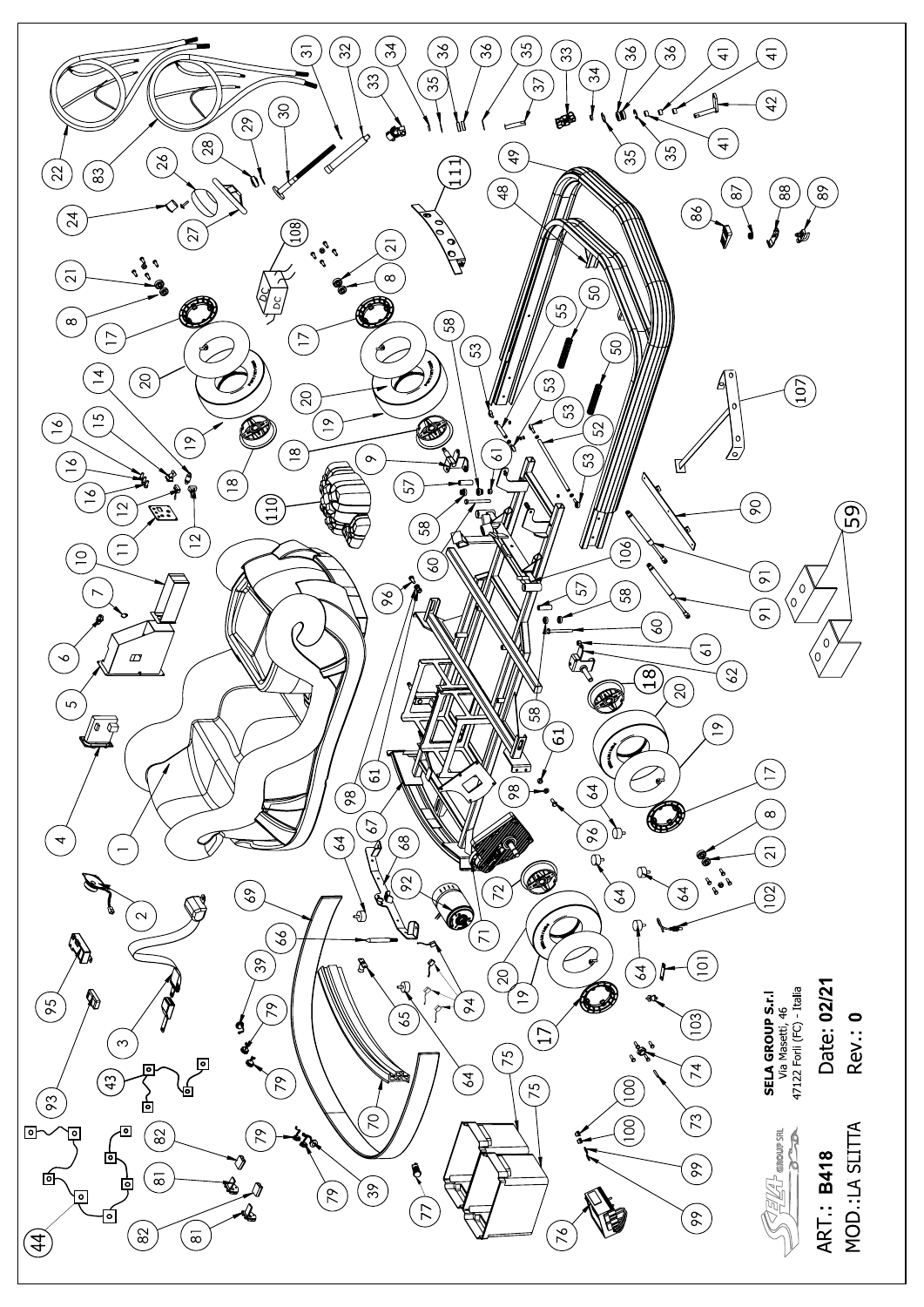

| POS.           | <b>CODICE</b><br>CODE           | <b>DESCRIZIONE (IT)</b>                                                   | <b>DESCRIPTION (EN)</b>                                                       |
|----------------|---------------------------------|---------------------------------------------------------------------------|-------------------------------------------------------------------------------|
| $\mathbf{1}$   | M77-002                         | SCOCCA "LA SLITTA"                                                        | "THE SLEIGH" FIBERGLASS BODY                                                  |
| $\overline{2}$ | F30016                          | <b>ALTOPARLANTE</b>                                                       | <b>LOUDSPEAKER</b>                                                            |
| 3              | <b>RV48/C</b>                   | CINTURA DI SICUR.AVV.CON ATTACCO                                          | SAFETY BELT STROLLER WITH MOBILE ATTAC                                        |
| 4              | F30015                          | <b>GETTONIERA</b>                                                         | <b>COIN MECHANISM</b>                                                         |
| 5              | M20399                          | LEVETTA CASSETTA PORTA GETTONI                                            | MONEY BOX FRAME LEVER                                                         |
| 5              | M20399                          | LEVETTA CASSETTA PORTA GETTONI                                            | MONEY BOX FRAME LEVER                                                         |
| 6              | F30024/1                        | SERRATURA DESTRA KA 1270                                                  | RIGHT LOCK KA 1270                                                            |
| 8              | F30037                          | CUSCINETTO 6003-2RS                                                       | BEARING 6003 2RS                                                              |
| 9              | M20934                          | PORTA RUOTA ANTERIORE SINISTRO                                            | LEFT FRONT HOUSING WHEEL                                                      |
| 10             | M20340                          | CASSETTA PORTA GETTONI LASER                                              | COIN BOX                                                                      |
| 17             | F30062                          | ANELLO 4.10/3.50-5                                                        | RING FOR REAR WHEEL                                                           |
| 18             | F30059                          | MOZZO 4.10/3.50 SINISTRO                                                  | LEFT REAR HUB                                                                 |
| 19             | F30061                          | CAMERA D'ARIA 4.10/3.50-5                                                 | <b>INNER TUBE 4.10/3.50-5</b>                                                 |
| 20             | F30070                          | PNEUMATICO 4.10/3.50-5                                                    | TYRE 4.10/3.50-5                                                              |
| 21             | F30063                          | CUSCINETTO 6201-2RS                                                       | <b>BEARING 6201 2Z</b>                                                        |
| 22             | <b>PESC100</b>                  | CABLAGGIO TELAIO ROGUE                                                    | ROGUE FRAME WIRING                                                            |
| 24             | F303104                         | <b>TAPPO GOCCIA VOLANTE</b>                                               | STEERING WHEEL CENTER COVER                                                   |
| 26             | F3009                           | PARAMENTO F.I.                                                            | CHIN PROTECTOR PAD                                                            |
| 27             | B40530                          | <b>VOLANTE GO KART</b>                                                    | <b>STEERING WHEEL</b>                                                         |
| 28             | B40794                          | <b>CUSCINETTO ASAHI JBS 18</b>                                            | <b>BEARING ASAHI JBS 18</b>                                                   |
| 29             | F32021                          | ANELLO SEGER 47                                                           | CIRCLIP DIAM.47                                                               |
| 30             | F31247                          | PIANTONE PORTA VOLANTE DUAL RACER                                         | STEERING WHEEL SHAFT                                                          |
| 31             | F32020                          | ANELLO SEGER 17                                                           | CIRCLIP DIAM.17                                                               |
| 32             | F31271A                         | ALBERO PORTA VOLANTE FEMMINA                                              | FEMALE STEERING WHEEL SHAFT                                                   |
| 33             | F30036                          | GIUNTO CARDANICO                                                          | <b>CARDAN JOINT</b>                                                           |
| 34             | B41634                          | DISTANZIALE 20X6X15                                                       | SPACER 20X6X15                                                                |
| 35             | F31419                          | ANELLO SEGER 35                                                           | SEGER RING DIAM 35                                                            |
| 36<br>37       | F30058<br>B41637                | CUSCINETTO 6202-2RS<br>ASTA GIUNTI CARDANICI ROGUE                        | 6202 2RSINTERNAL BEARING FOR REAR WHEE<br>ROGUE CARDAN JOINTS SHAFT           |
| 41             | M20916                          | DISTANZIALE 20x11X15                                                      | <b>SPACER 11X20X15</b>                                                        |
| 42             | M20921                          | PIASTRA STERZO QUAD                                                       | STEERING PLATE QUAD                                                           |
| 43             | E72-018                         | KIT 4 STROBOLED BIANCHI CABLATO                                           | KIT 4 WHITE WIRED-UP STROBE LEDS                                              |
| 44             | E72-019                         | KIT 8 STROBOLED BIANCHI CABLATO                                           | KIT 8 WHITE WIRED UP STROBE LEDS                                              |
| 48             | B41648                          | <b>CERCHIO PARAURTI ROGUE</b>                                             | <b>BUMPER BAND ROGUE</b>                                                      |
| 49             | B41649/A                        | <b>GOMMA PARAURTI ANT.ROGUE PER</b>                                       | RUBBER BUMPER FRONT ROGUE FOR PVC                                             |
| 49             | B41649/B                        | PARAURTI IN POLIZENE ANT.ROGUE                                            | <b>FRONT PVC BUMPER ROGUE</b>                                                 |
| 50             | F30048                          | MOLLA SOSPENSIONE CERCHIO                                                 | <b>BUMPER BAND SUSPENSION SPRING</b>                                          |
| 52             | B41652                          | ALBERO REGISTRO STERZO ROGUE<br>LUNGHEZZA 28 C                            | ROGUE STEERING AXLE                                                           |
| 53             | B40426                          | SNODO DIAM.8 MASCHIO                                                      | DIAM 8 JOINT                                                                  |
| 55             | M20930                          | ALBERO REGISTRO STERZO QUAD<br>LUNGHEZZA 10 C                             | STEERING AXLE QUAD                                                            |
| 57             | B40723                          | DISTANZIALE CUSCINETTI 55X18X10                                           | BEARINGS SPACER 55X18X10                                                      |
| 58             | B40722                          | CUSCINETTO 6000-2RS                                                       | <b>BEARING 6000 2Z</b>                                                        |
| 59             | M48-113                         | LAMIERA FERMA SCOCCA CENTRALE                                             | CENTRAL FIBERGLASS METAL BLOCK FOR                                            |
| 60             | F31119                          | <b>VITE T.E. 10X100</b>                                                   | <b>BOLT 10X100</b>                                                            |
| 61             | B40628                          | DADO DIAM. 10 AUT.                                                        | NUT DIAM. 10 AUT.                                                             |
| 62             | M20933                          | PORTA RUOTA ANTERIORE DESTRO QUA                                          | <b>RIGHT FRONT HOUSING WHEEL</b>                                              |
| 64             | F31459                          | TAPPO IN GOMMA 40X20 M8                                                   | <b>RUBBER PLUG</b>                                                            |
| 65             | F30090-P                        | PULSANTE PER APERTURA SCOCCA                                              | PUSH BUTTON FOR FIBERGLASS OPENING                                            |
| 66             | F30086                          | PERNO CHIUSURA                                                            | SHUTTING PIN                                                                  |
| 67             | B41667                          | <b>TELAIO ROGUE</b>                                                       | ROGUE FRAMEWORK                                                               |
| 68<br>69       | S <sub>10</sub> -025<br>F315111 | ASSIEME STAFFA SCOCCA POST. ROGUE MCS1<br>PARAURTI IN POLIZENE POST. SELA | <b>REAR FIBERGLASS FIXING BRACKET MCS1</b><br><b>REAR PVC BUMPER SELA 500</b> |
| 70             | F314116                         | GOMMA PARAURTI POST. SELA 500-MART X                                      | REAR RUBBER BUMPER FOR SELA MART                                              |
| 71             | M70-001                         | RIDUTTORE TRASMISSIONE MOVI                                               | <b>MOTOR REDUCER MOVI</b>                                                     |
| 72             | F30071-M                        | MOZZO 4.10/3.50 DESTRO PER RIDUTTOR                                       | RIGHT REAR HUB FOR REDUCTOR                                                   |
|                |                                 |                                                                           |                                                                               |
|                |                                 |                                                                           | $1/2$<br>Pag.                                                                 |